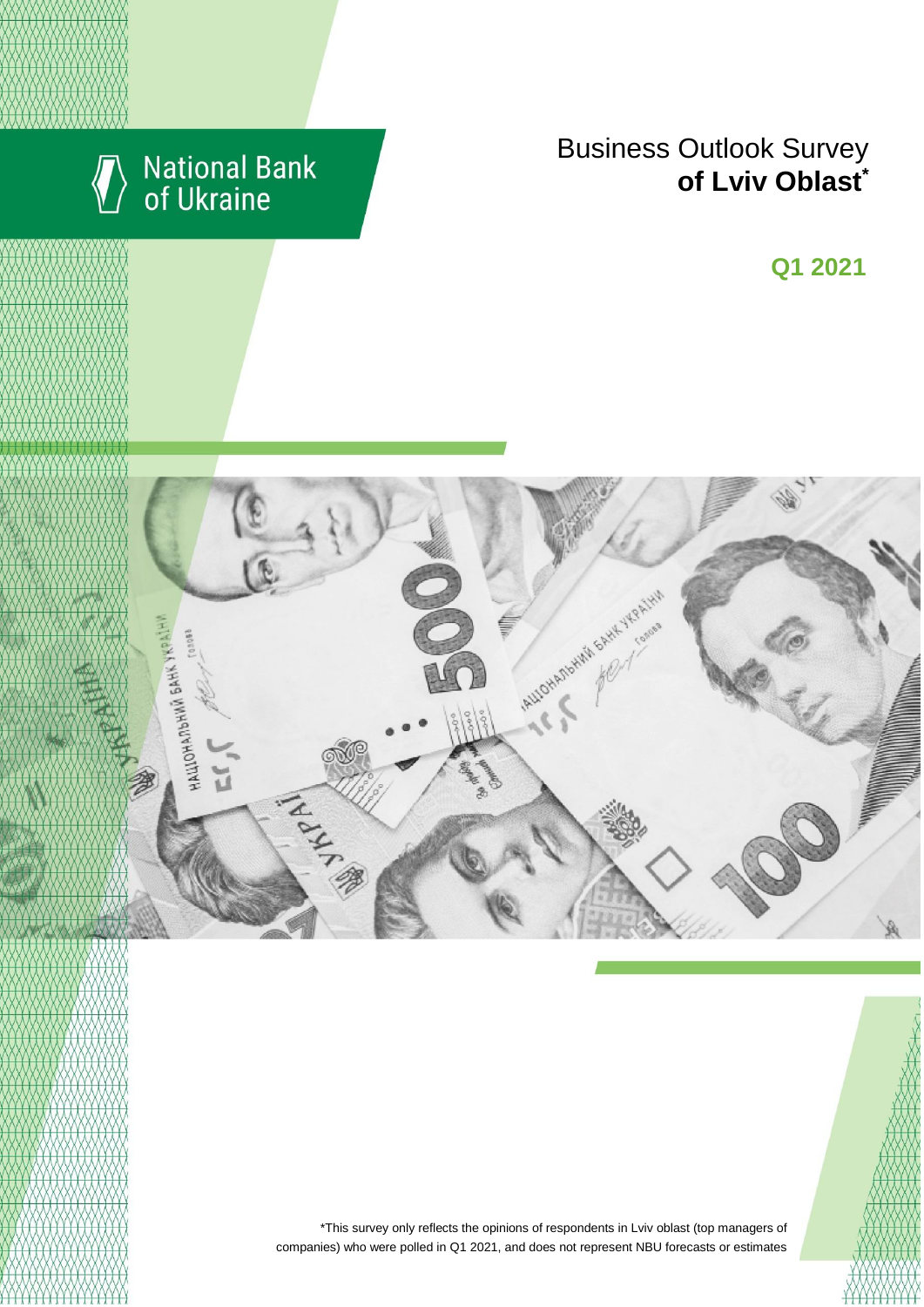**A survey of companies carried out in Lviv oblast in Q1 2021 showed that respondents expected that the output of Ukrainian goods and services would return to growth over the next 12 months. They were optimistic about the performance of their companies over that period.** Respondents expected weaker inflation and depreciation.

**The top managers of companies said they expected that over the next 12 months:**

- **the output of Ukrainian goods and services would increase** (such expectations have been reported for the first time in the last three quarters): the balance of expectations was 11.1%, compared to (-13.9%) in Q4 2020 and 5.6% across Ukraine (Figure 1). The most optimistic expectations (60.0%) were reported by respondents from agricultural companies. At the same time, manufacturing companies and companies engaged in other economic activities expected the output to decrease
- **the growth in prices for consumer goods and services would decelerate**: 63.9% of respondents (up from 51.4% in the previous quarter and) expected that inflation would not exceed 7.5%, compared to the balance of responses of 49.3% across Ukraine. Respondents referred to the exchange rate and production costs as **the main inflation drivers** (Figure 2)
- **the domestic currency depreciation would decelerate**: 77.8% of respondents (compared to 94.4% in the previous quarter and 74.4% across Ukraine) expected the hryvnia to weaken against the US dollar
- **the financial and economic standings of their companies would improve at a faster pace**: the balance of expectations was 25.7% (compared to 2.8% in the previous quarter and 12.7% across Ukraine) (see Table). The most optimistic expectations were reported by respondents from transport companies, whereas top managers of manufacturing companies expected a deterioration in their financial and economic standings
- **the growth in total sales would accelerate:** the balance of responses was 47.2%, compared to 22.2% in the previous quarter. External sales were also expected to increase more rapidly: the balance of responses was 23.5%, compared to 11.8% in Q4 2021. The balances of responses across Ukraine were 18.0% and 14.9% respectively
- **investment in construction and in machinery, equipment, and tools would increase:** the balances of responses were 26.5 and 30.6% respectively, compared to 0.0% and 2.9% in the previous quarter. Across Ukraine investments would increase at a slower pace: the balances of responses were 1.4% and 11.7% respectively
- **staff numbers at their companies would decrease insignificantly:** the balance of responses was (-2.8%), compared to (-25.0%) in Q4 2020 and (-1.9%) across Ukraine (Figure 4). At the same time, respondents from trade companies continued to expect an increase in staff numbers at their companies
- **both purchase and selling prices would grow at a fast pace:** the balances of responses were 86.1% and 72.2%, respectively (compared to 86.1% and 63.9% in Q4 2020) (Figure 6). All of the respondents from trade companies expected a rise in their selling prices as in the previous quarter. Energy prices, raw material and supplies prices, and wage costs were cited as the main selling price drivers (Figure 7)
- **the growth in per-unit production costs** and **wage costs per staff member would accelerate significantly:** the balances of responses were 75.0% and 66.7% respectively (compared to 72.2% and 71.4% in Q4 2020) (Figures 4 and 6).

Companies cited weak demand, the lack of working assets, and excessively high energy prices as the **main drags on their ability to boost production** (Figure 5).

**Respondents reported weaker expectations of an increase in their borrowing needs** in the near future (Figure 8). Most of the respondents who planned to take out bank loans (44.4% of respondents) opted for domestic currency loans. Respondents said that bank lending standards had eased (Figure 9). Respondents referred to high interest rates as the main factor that deterred them from taking out loans (Figure 10).

**All respondents** said that they **had encountered no difficulties in effecting transactions with funds deposited in bank accounts** (97.5% across Ukraine).

#### **Assessments of financial and economic standings as of the time of the survey** (Figure 3)

- **Companies reported their current financial and economic standings had improved and assessed them as good** for the first time in the last four quarters: the balance of responses was 11.4%, compared to (-13.9%) in Q4 2020. At the same time, companies across Ukraine assessed their financial and economic standings as bad: the balance of responses was (-0.7%).
- **Finished goods stocks decreased to a level lower than normal:** the balance of responses was (-4.8%), compared to (-22.2%) in Q4 2020.
- **Spare production capacity decreased.** Companies **did not have sufficient unutilized production capacity to meet any unexpected rise in demand**: the balance of responses was (-9.4%), compared to 0.0% in Q4 2020.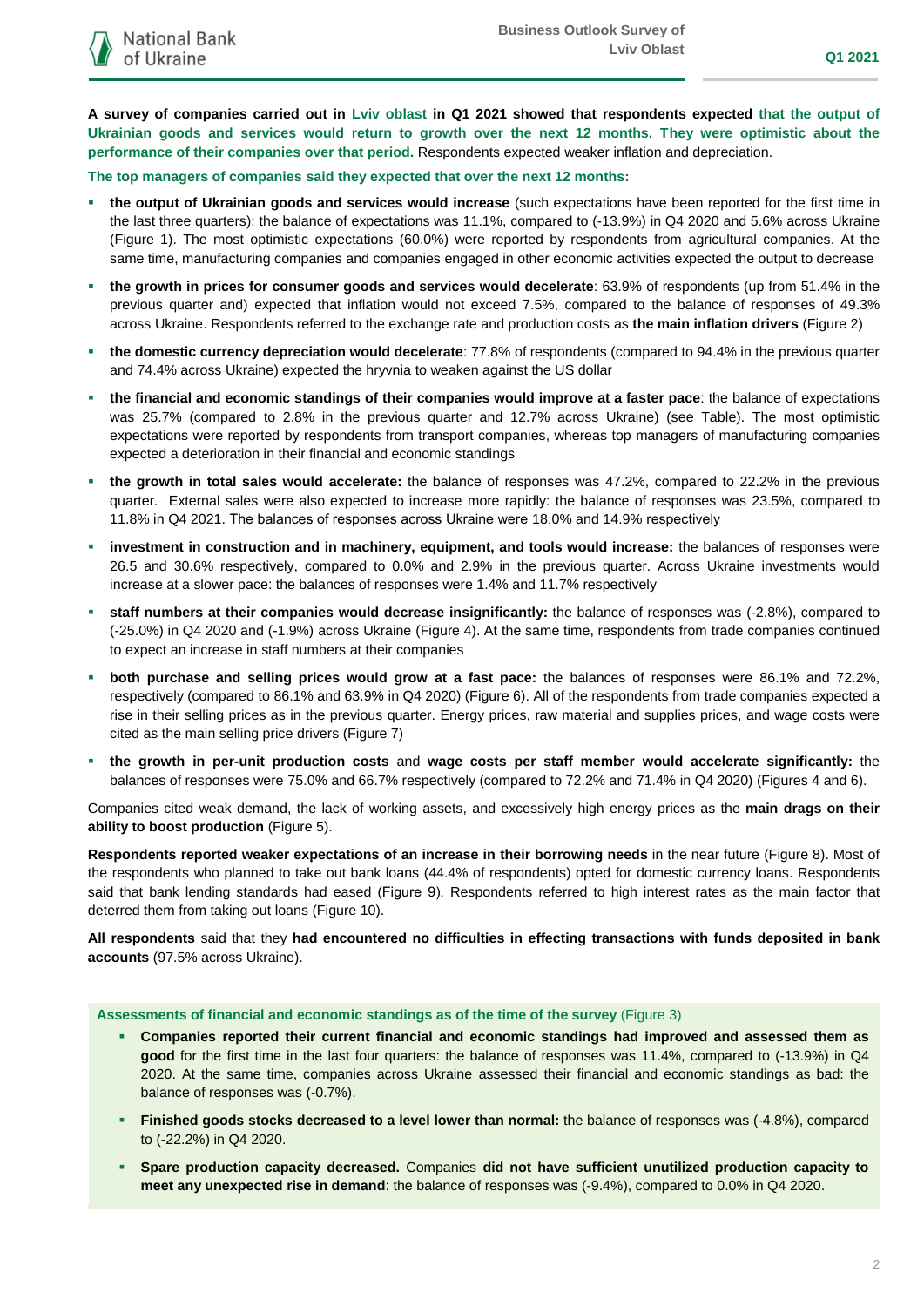### **Survey Details1,2**



- **Period: 3 February through 1 March 2021.**
- A total of 36 companies were polled.
- A representative sample was generated on the basis of the following economic activities: agriculture, manufacturing, trade, transport and communications, and other economic activities.



## **Business Outlook Index for Next 12 Months in Terms of Oblasts<sup>3</sup> , %**

\*a quartile is the value of the BOI where an ordered sample is divided into four equal-sized subgroups

\*\* a median is the value of the BOI in the middle of an ordered sampled where the sample is divided into two equal-sized subgroups

| <b>Expectations over next 12 months for</b>   | <b>Balances of responses, %</b> |                               |         |         |        |
|-----------------------------------------------|---------------------------------|-------------------------------|---------|---------|--------|
|                                               | Q1 20                           | Q <sub>2</sub> 2 <sub>0</sub> | Q3 20   | Q4 20   | Q1 21  |
| Financial and economic standings              | 38.9                            | 16.7                          | 13.2    | 2.8     | 25.7   |
| <b>Total sales</b>                            | 33.3                            | 15.8                          | 28.9    | 22.2    | 47.2   |
| Investment in construction                    | 12.1                            | 5.6                           | $-2.8$  | 0.0     | 26.5   |
| Investment in machinery, equipment, and tools | 22.9                            | 2.7                           | 10.8    | 2.9     | 30.6   |
| Staff numbers                                 | 0.0                             | $-15.8$                       | $-13.9$ | $-25.0$ | $-2.8$ |

#### **Table. The Business Outlook Index of Companies in Lviv Oblast and Its Components**

1

<sup>1</sup> This sample was generated in proportion to the contribution of each region and each economic activity to Ukraine's gross value added.

<sup>2</sup> Data for totals and components may be subject to rounding effects.

<sup>&</sup>lt;sup>3</sup> The business outlook index (BOI) is an aggregate indicator for expected business performance over the next 12 months. It is calculated using the balances of respondents' responses regarding changes in the financial and economic standings of their companies and future economic activity.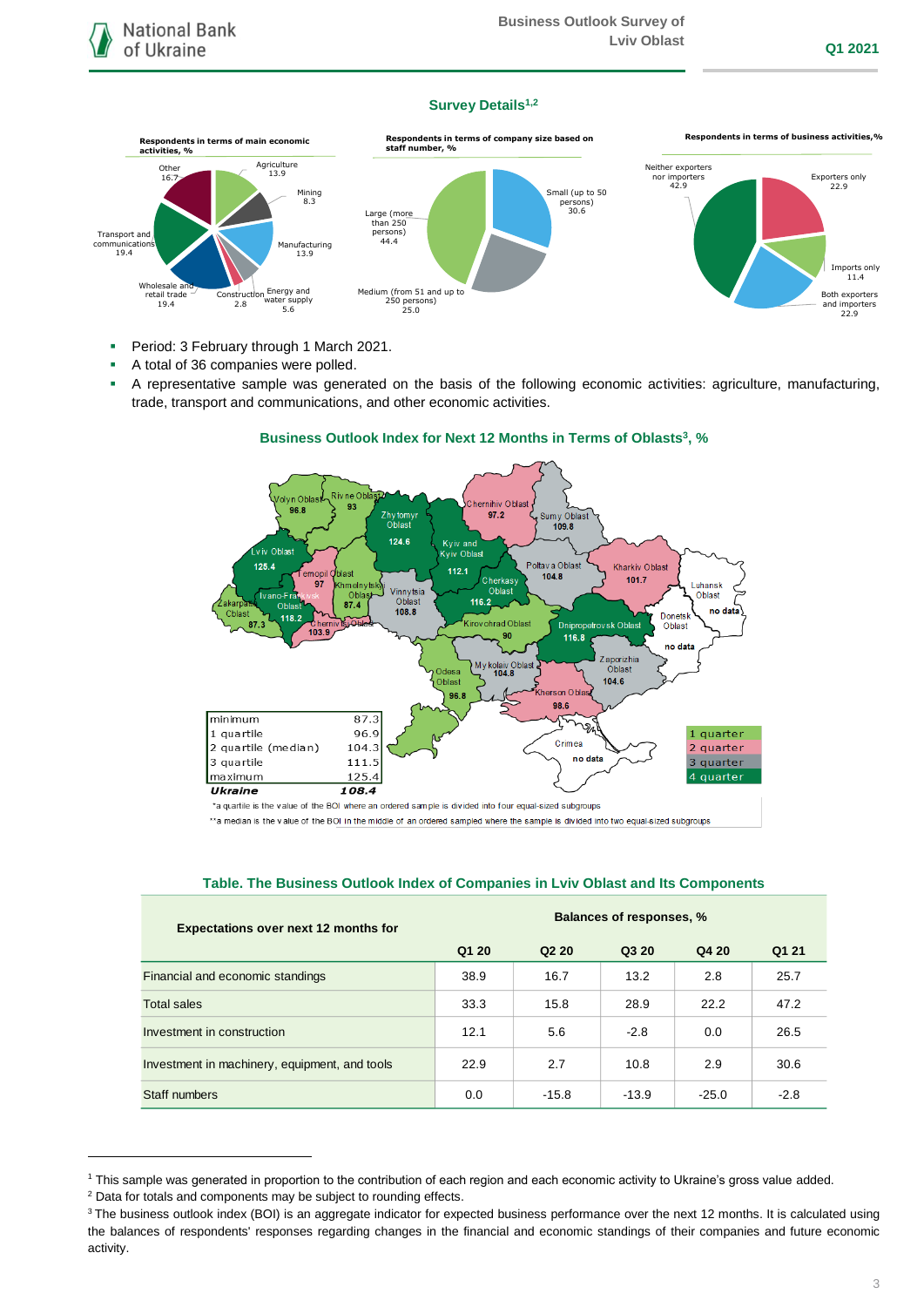

#### Figure 1 Figure 2



#### **Assessment of consumer price drivers, percentage of responses**



## Figure 3 **Figure 4**

**Companies' economic activity as of the time of the survey, balance of responses**



Figure 5 **Figure 6** Figure 6



**Staff level and wage cost expectations for next 12 months, balance of responses**





**Expectations of producer prices for next 12 months,**